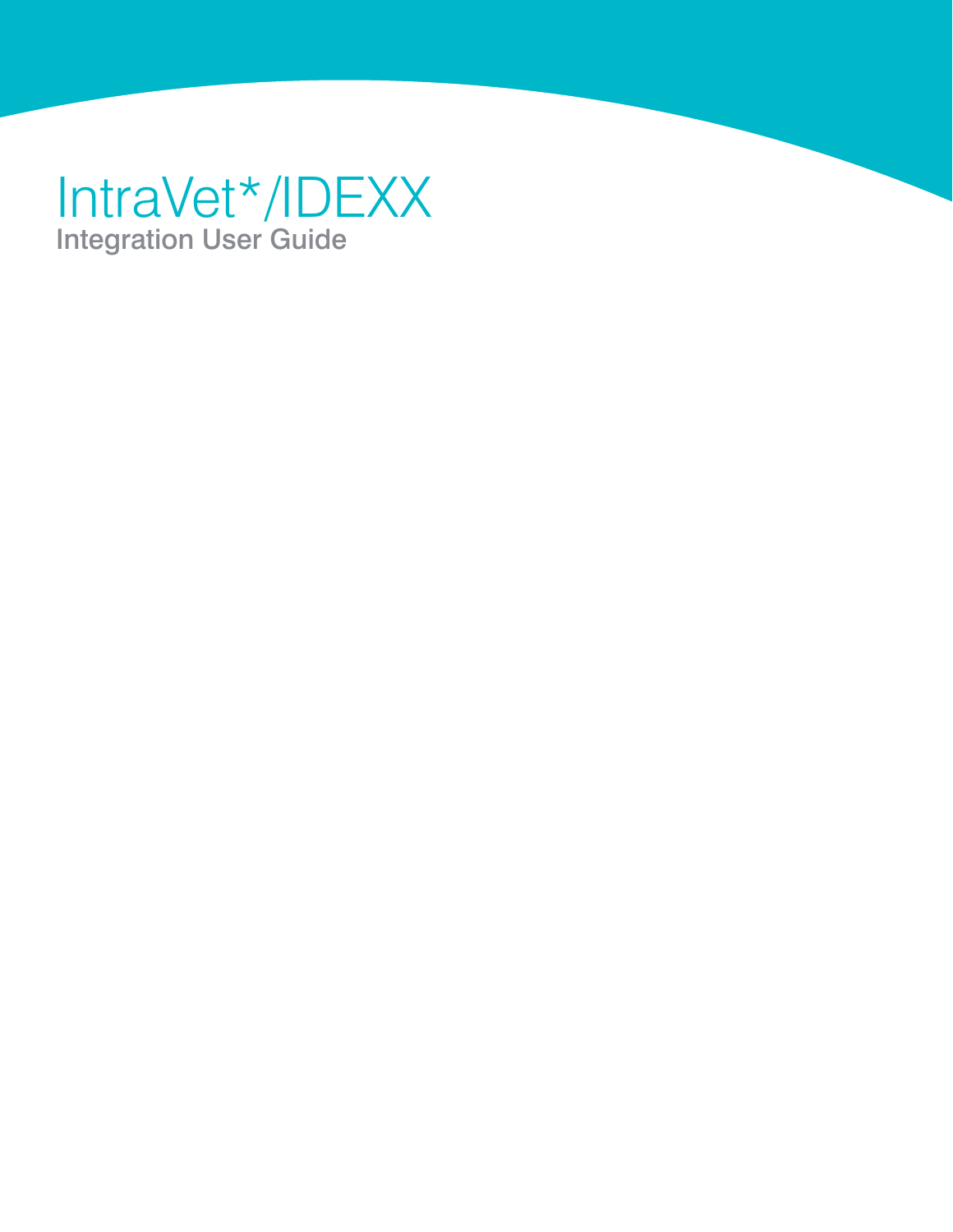#### **Proprietary rights information**

Information in this document is subject to change without notice. Companies, names, and data used in examples are fictitious unless otherwise noted. No part of this document may be reproduced or transmitted in any form or by any means, electronic, mechanical, or otherwise, for any purpose, without the express written permission of IDEXX Laboratories. IDEXX Laboratories may have patents or pending patent applications, trademarks, copyrights, or other intellectual or industrial property rights covering this document or subject matter in this document. The furnishing of this document does not give a license to these property rights except as expressly provided in any written license agreement from IDEXX Laboratories.

#### © 2017 IDEXX Laboratories, Inc. All rights reserved. • 10709-00

\*IDEXX, VetConnect, SmartService, and IDEXX VetLab are trademarks or registered trademarks of IDEXX Laboratories, Inc. or its affiliates in the United States and/or other countries. IntraVet is a registered trademark of Patterson Veterinary Supply, Inc. All other product and company names and logos are

trademarks of their respective holders. The IDEXX Privacy Policy is available at [idexx.com](http://idexx.com)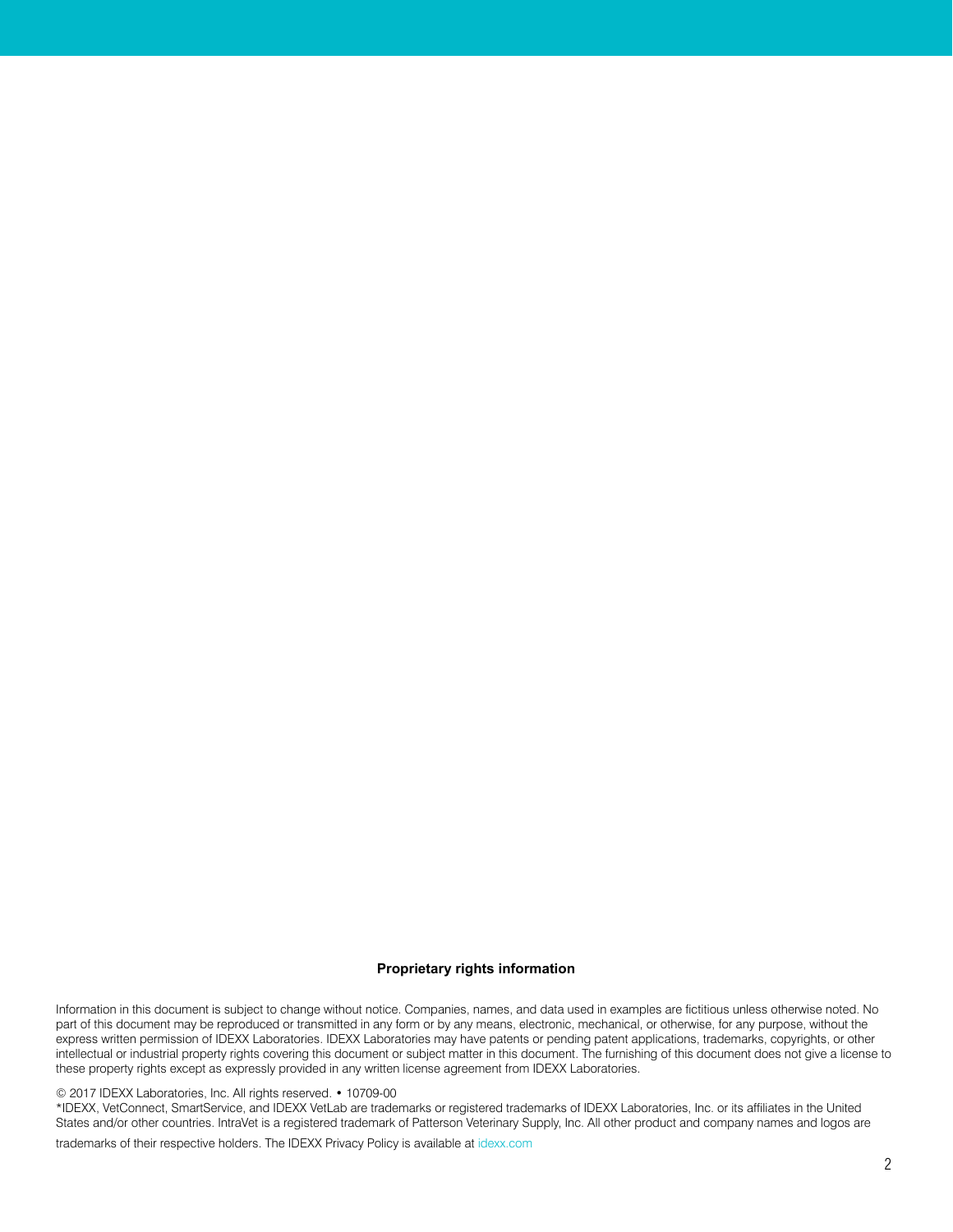# **Contents**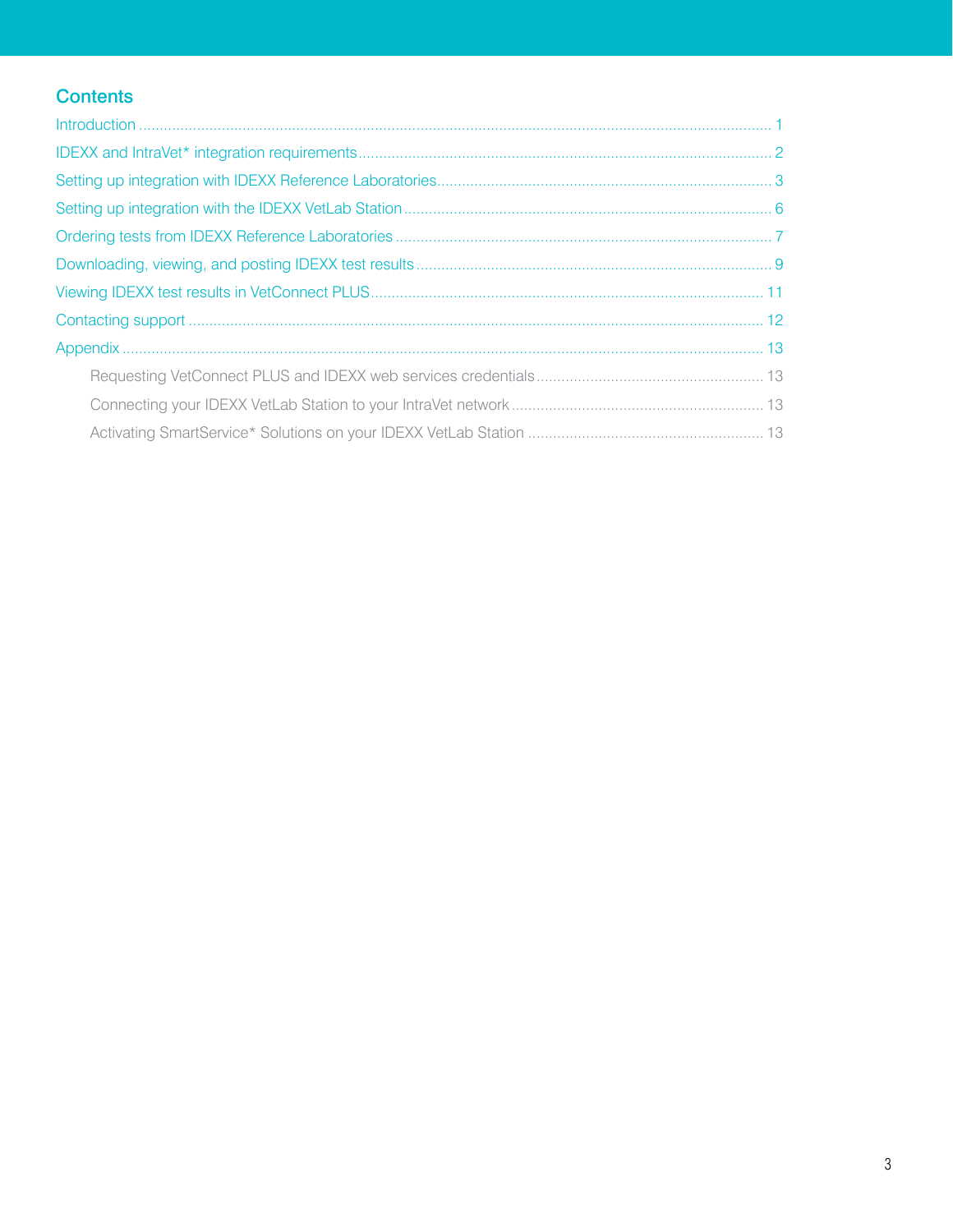## <span id="page-3-0"></span>**Introduction**

IDEXX Reference Laboratories and the IDEXX VetLab\* Station are now integrated with IntraVet\* Practice Management Software. [IDEXX integration technology](http://www.idexx.com/view/xhtml/en_us/smallanimal/practice-management/practice-management-systems/integration.jsf) enables data communication among practice equipment, software, and online services, including:

- Test result download from your IDEXX in-house analyzers
- Test ordering and results download from IDEXX Reference Laboratories

Integration improves the flow of information, the pace of work, the quality of medical care, and client loyalty.

- All test results can be downloaded into the patient's electronic medical record and consolidated into a single report.
- Paper file storage and missed charges are virtually eliminated.
- You can more easily share results with clients to increase understanding and compliance.

To learn more, contact your IDEXX Sales Connectivity Consultant (1-888-321-4339) or IntraVet software (1-877-422-8838).

If you have already signed up for integration, read this document to learn how to set up and start using IDEXX diagnostic integration with IntraVet software.

## <span id="page-3-1"></span>IDEXX and IntraVet\* integration requirements

Your practice must have the following:

- Internet access on all computers used to create orders and view lDEXX Reference Laboratories test results.
- VetConnect account and an IDEXX web services account ID and password. If your practice does not already have these, contact VetConnect customer support. Instructions for obtaining credentials are in ["Appendix.](#page-11-0)"
- IntraVet software version 4.55 or later for IDEXX Reference Laboratories two-way integration or IntraVet software version 350 or later for IDEXX VetLab Station one-way integration.

For results download from your IDEXX in-house analyzers, you must also have the following:

- IDEXX VetLab Station connected to your IntraVet network via a serial connection.
- SmartService\* Solutions activated on your IDEXX VetLab Station. Instructions for activating SmartService Solutions are in ["Appendix](#page-11-0)."

After you have everything you need from IDEXX, you must set up your IntraVet software so that you can use the integrated features, as described in the following sections.

## <span id="page-3-2"></span>Setting up integration with IDEXX Reference Laboratories

Integration enables both reference laboratory test ordering and results download. After you set up the integration, you will need to align your IntraVet test codes with IDEXX Reference Laboratories test codes.

To set up integration for reference laboratory ordering and result download:

- 1. Go to Setup > Lab Interface.
- 2. Click VetConnect > VetConnect Setup.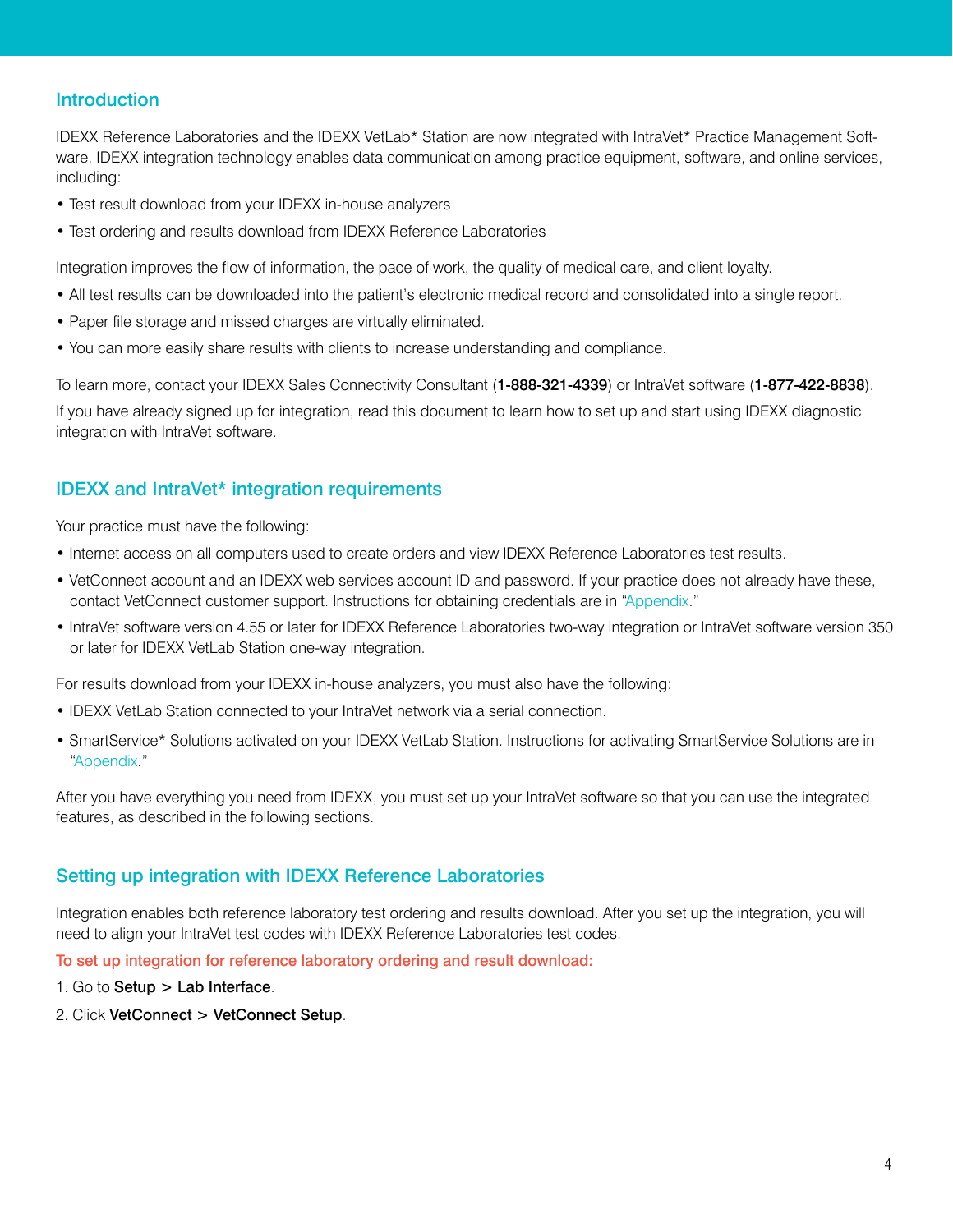| Lab Interface Setup |                                   |     | $\begin{array}{c c c c c c} \hline \multicolumn{3}{c }{\mathbf{m}} & \multicolumn{3}{c }{\mathbf{m}} & \multicolumn{3}{c }{\mathbf{m}} & \multicolumn{3}{c }{\mathbf{m}} & \multicolumn{3}{c }{\mathbf{m}} & \multicolumn{3}{c }{\mathbf{m}} & \multicolumn{3}{c }{\mathbf{m}} & \multicolumn{3}{c }{\mathbf{m}} & \multicolumn{3}{c }{\mathbf{m}} & \multicolumn{3}{c }{\mathbf{m}} & \multicolumn{3}{c }{\mathbf{m}} & \multicolumn{3}{c }{\mathbf$ |  |
|---------------------|-----------------------------------|-----|-------------------------------------------------------------------------------------------------------------------------------------------------------------------------------------------------------------------------------------------------------------------------------------------------------------------------------------------------------------------------------------------------------------------------------------------------------|--|
|                     | New   X   VetConnect +   Antech + |     |                                                                                                                                                                                                                                                                                                                                                                                                                                                       |  |
| Name                | VetConnect Setup                  | ath | - Lab Machine                                                                                                                                                                                                                                                                                                                                                                                                                                         |  |
|                     | VetConnect Order Codes            |     |                                                                                                                                                                                                                                                                                                                                                                                                                                                       |  |
|                     |                                   |     |                                                                                                                                                                                                                                                                                                                                                                                                                                                       |  |
|                     |                                   |     |                                                                                                                                                                                                                                                                                                                                                                                                                                                       |  |
|                     |                                   |     |                                                                                                                                                                                                                                                                                                                                                                                                                                                       |  |
|                     |                                   |     |                                                                                                                                                                                                                                                                                                                                                                                                                                                       |  |
|                     |                                   |     |                                                                                                                                                                                                                                                                                                                                                                                                                                                       |  |
|                     |                                   |     |                                                                                                                                                                                                                                                                                                                                                                                                                                                       |  |
|                     |                                   |     |                                                                                                                                                                                                                                                                                                                                                                                                                                                       |  |
|                     |                                   |     | Close                                                                                                                                                                                                                                                                                                                                                                                                                                                 |  |

3. Enter the VetConnect user name and password and the IDEXX web services ID and password, and then click OK.

| <b>VetConnect</b>  |  |  |
|--------------------|--|--|
| <b>User Name</b>   |  |  |
| Password           |  |  |
| <b>Web Service</b> |  |  |
| User Name          |  |  |
| Password           |  |  |
|                    |  |  |

- 4. Click New.
- 5. Select IDEXX as the manufacturer, and VetConnect as the laboratory machine.

| Description  | VetConnect        |       |
|--------------|-------------------|-------|
| Manufacturer | Idexx             |       |
| Lab Machine  | <b>NetConnect</b> |       |
|              |                   |       |
|              |                   | 1.1.1 |
| Location     |                   |       |
|              |                   |       |
|              |                   |       |

6. Click the browse button, and then browse to the location of the VetConnect folder (usually<C:\Program>Files (x86)\Intravet\ VetConnect).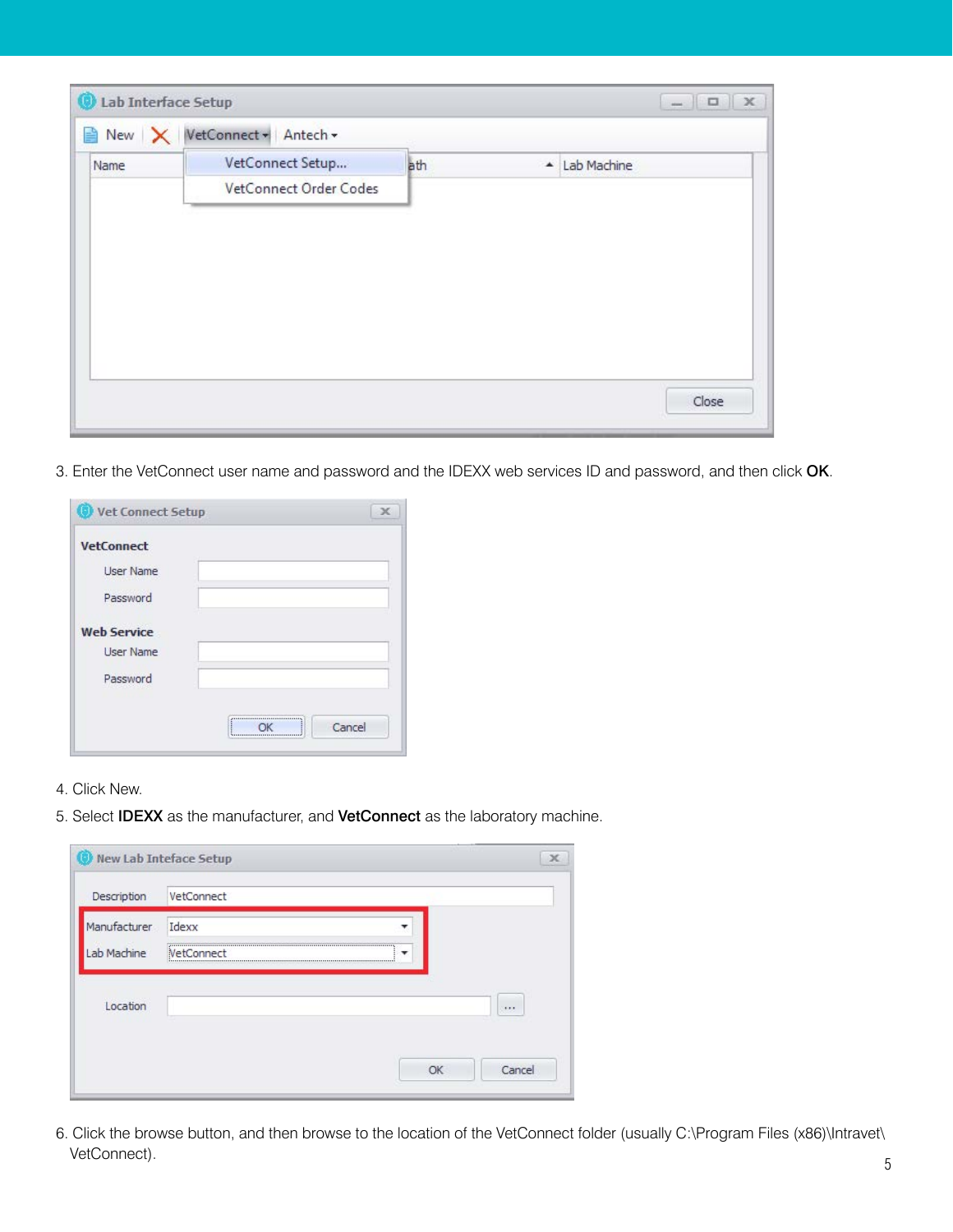| Description  | VetConnect                                  |                          |
|--------------|---------------------------------------------|--------------------------|
| Manufacturer | Idexx                                       |                          |
| Lab Machine  | VetConnect                                  |                          |
|              |                                             |                          |
|              |                                             | $\overline{\phantom{a}}$ |
| Location     | C: \Program Files (x86)\Intravet\VetConnect |                          |

#### 7. Click OK.

#### To align IntraVet test codes with IDEXX Reference Laboratories test codes using the Lab Interface Setup window:

Tip: You can also align codes from a new laboratory requisition opened from the Medical History, Control Center, or Lab Results tab.

- 1. Go to Setup > Lab Interface.
- 2. Click VetConnect > VetConnect Order Codes.

|      | New   X   VetConnect =   Antech + |     |               |  |
|------|-----------------------------------|-----|---------------|--|
| Name | VetConnect Setup                  | ath | - Lab Machine |  |
|      | VetConnect Order Codes            |     |               |  |
|      |                                   |     |               |  |
|      |                                   |     |               |  |
|      |                                   |     |               |  |
|      |                                   |     |               |  |
|      |                                   |     |               |  |
|      |                                   |     |               |  |
|      |                                   |     |               |  |

- 3. Click New.
- 4. Click Select, and then choose the IDEXX laboratory code you want to use.
- 5. From the Linked Code drop-down list, select your corresponding IntraVet code.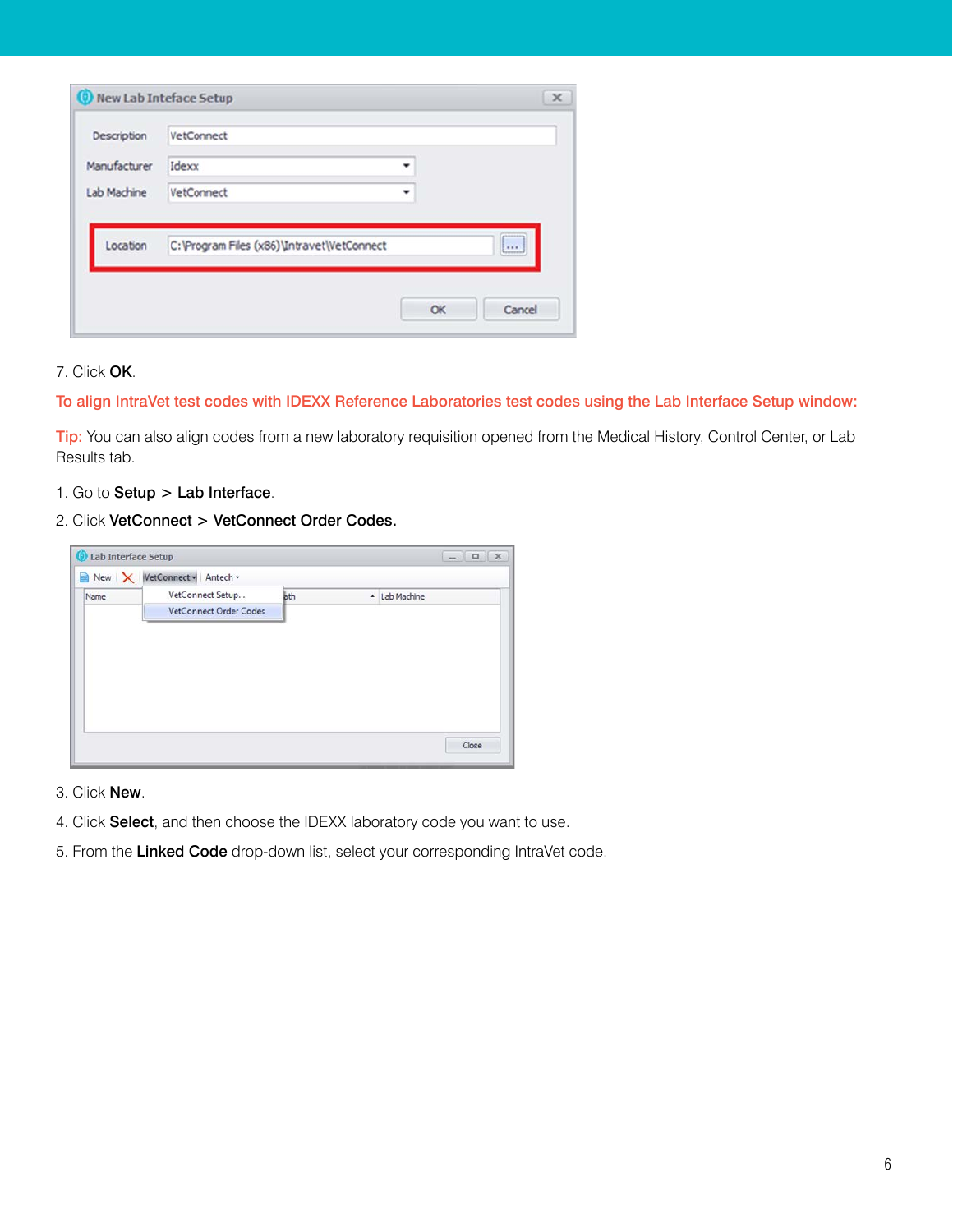| <b>New VetConnect Order Code</b>  |                                                                     | $\mathbf x$ |
|-----------------------------------|---------------------------------------------------------------------|-------------|
| Code:<br>Description:             |                                                                     | Select      |
| <b>VetConnect Service Details</b> |                                                                     |             |
| Specimen Requirements:            |                                                                     |             |
|                                   |                                                                     |             |
| <b>Linked Code:</b>               | Select a procedure code to associate with the VetConnect order code |             |

6. Click OK.

# <span id="page-6-0"></span>Setting up integration with the IDEXX VetLab Station

Integration enables automatic results download.

To set up integration with the IDEXX VetLab Station:

- 1. Go to Setup > Lab Interface.
- 2. Click New.
- 3. Select IDEXX as the manufacturer and IDEXX VetLab Station as the laboratory machine.

|              | <sup>(1)</sup> New Lab Inteface Setup |   |    |        |
|--------------|---------------------------------------|---|----|--------|
| Description  | <b>IDEXX VetLab Station</b>           |   |    |        |
| Manufacturer | Idexx                                 |   |    |        |
| Lab Machine  | <b>IDEXX VetLab Station</b>           |   | ۰  |        |
| Port         | COM3                                  | ٠ |    |        |
|              |                                       |   |    |        |
|              |                                       |   |    |        |
|              |                                       |   | OK | Cancel |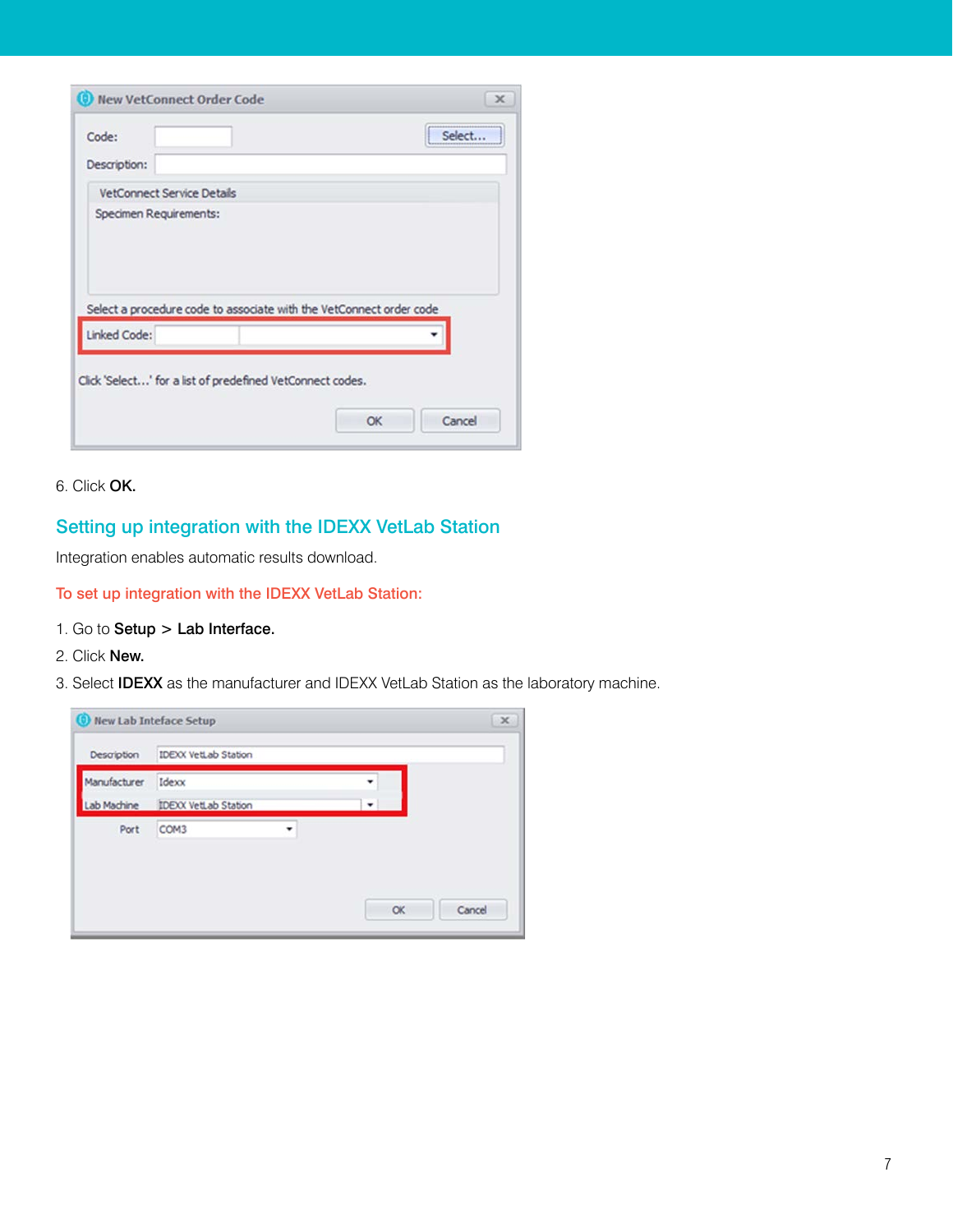4. Select the port number the IDEXX VetLab Station is using on the IntraVet workstation.

| Description  | <b>IDEXX VetLab Station</b> |  |
|--------------|-----------------------------|--|
| Manufacturer | Idexx                       |  |
| Lab Machine  | <b>IDEXX VetLab Station</b> |  |
| Port         | COM3                        |  |
|              |                             |  |
|              |                             |  |
|              |                             |  |

5. Click OK.

## <span id="page-7-0"></span>Ordering tests from IDEXX Reference Laboratories

#### To create a test requisition form:

1. Right-click in the Control Center, Visit, or Lab Results tab, and then choose Select Lab Tests. The Lab Test window opens.

#### 2. Click New > VetConnect Lab Test.



- 3. Fill in the following information, if not already provided:
	- Provider
	- Species
	- Breed
	- Gender

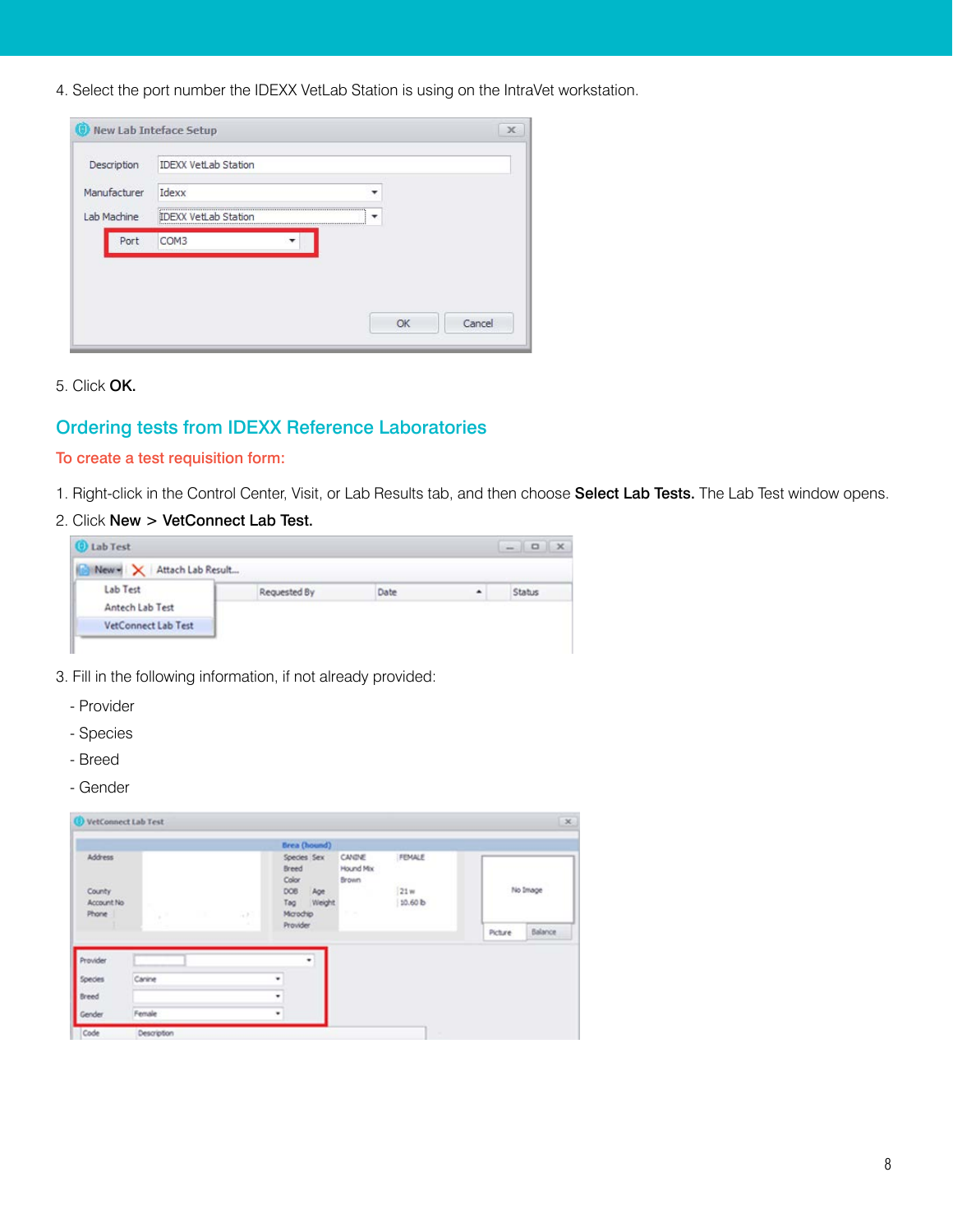4. Select your VetConnect order code from the drop-down list and click Add.

| Address<br>123 Anystreet<br>Species Sex<br>CANINE<br>MALE<br>Maltese<br>Breed<br>Black & Tan<br>Color<br>Anytown, IL 55555<br>County<br><b>DOB</b><br>Age<br>8/15/2011<br>3 yr<br>Account No<br>10.00 lb<br>$\overline{2}$<br>Tag<br>Weight<br>Microchip<br>Phone<br>(555) 555-5555 (555) 555-5555<br>Provider<br>Provider<br><b>DR</b><br>Dr. Doctor<br>۰<br>Canine<br>Species<br>۰<br>Maltese<br>٠<br>Breed<br>Male<br>Gender<br>$\overline{\phantom{a}}$<br><b>IntraVet Animal Hospital</b><br>Code<br>Description<br>123 Anystreet<br>Anytown, IL 55555<br>555-555-5555 | No Image<br>Balance<br>Picture |
|-----------------------------------------------------------------------------------------------------------------------------------------------------------------------------------------------------------------------------------------------------------------------------------------------------------------------------------------------------------------------------------------------------------------------------------------------------------------------------------------------------------------------------------------------------------------------------|--------------------------------|
|                                                                                                                                                                                                                                                                                                                                                                                                                                                                                                                                                                             |                                |
|                                                                                                                                                                                                                                                                                                                                                                                                                                                                                                                                                                             |                                |
|                                                                                                                                                                                                                                                                                                                                                                                                                                                                                                                                                                             |                                |
|                                                                                                                                                                                                                                                                                                                                                                                                                                                                                                                                                                             |                                |
|                                                                                                                                                                                                                                                                                                                                                                                                                                                                                                                                                                             |                                |
|                                                                                                                                                                                                                                                                                                                                                                                                                                                                                                                                                                             |                                |
|                                                                                                                                                                                                                                                                                                                                                                                                                                                                                                                                                                             |                                |
| Lab 4Dx® Plus with Reflex Lyme Quant C6® (If Indicated)<br>Add<br>2889<br>۰                                                                                                                                                                                                                                                                                                                                                                                                                                                                                                 | New Order Code                 |
| <b>Notes</b>                                                                                                                                                                                                                                                                                                                                                                                                                                                                                                                                                                |                                |
|                                                                                                                                                                                                                                                                                                                                                                                                                                                                                                                                                                             |                                |

5. Click OK to save and print the form.

The laboratory request is now listed in the Lab Test window.

#### To view or print requisition forms:

1. Right-click the patient name in the Control Center, Visit, or Lab Results tab, and then select Go to Patient Lab Tests to open the Lab Test window.

| <b>O</b> Lab Test |                                     |              |                     |   |   | $x = 0$   |
|-------------------|-------------------------------------|--------------|---------------------|---|---|-----------|
|                   | New - X Attach Lab Result           |              |                     |   |   |           |
| Sample Id         | Name                                | Requested By | Date                | ۰ |   | Status    |
| 6983211           | BUN/Creatinine with Thuroid Panel 2 | Dr. Doctor   | 11/13/2014 10:59 AM |   | Æ | Completed |

2. Right-click the test, and then select Edit to view the request or Print Requisition Form to print the requisition.

|           | New > X Attach Lab Result           |                                                                |              |                     |           |
|-----------|-------------------------------------|----------------------------------------------------------------|--------------|---------------------|-----------|
| Sample Id | <b>Name</b>                         |                                                                | Requested By | Date<br>۰           | Status    |
| 6983211   | BUN/Creatinine with Thyroid Panel 2 |                                                                | Dr. Doctor   | 11/13/2014 10:59 AM | Completed |
|           |                                     | Edit                                                           |              |                     |           |
|           |                                     | <b>Cancel Lab Requisition</b><br><b>Print Requisition Form</b> |              |                     |           |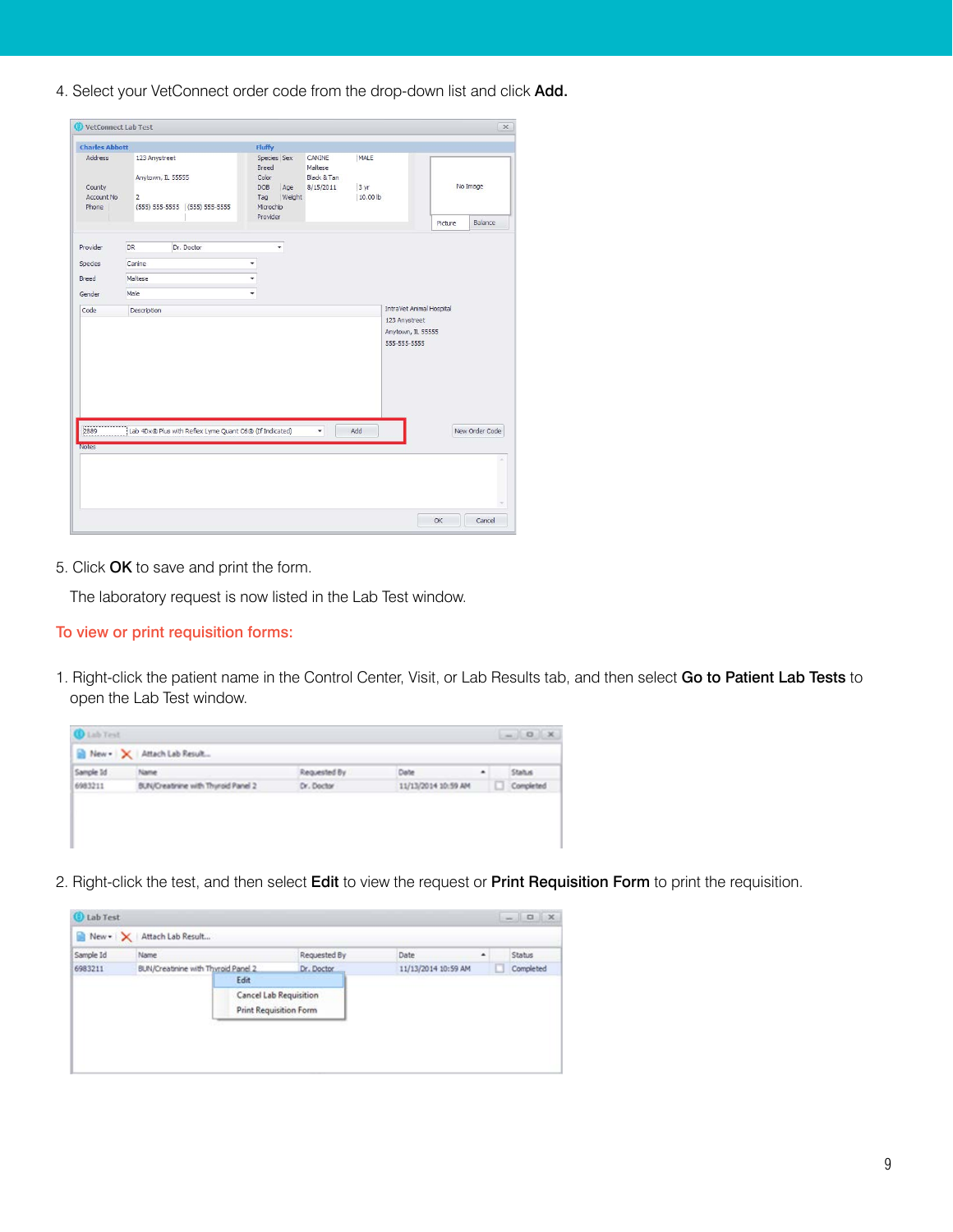# <span id="page-9-0"></span>Downloading, viewing, and posting IDEXX test results

#### To download test results:

Click the VetConnect button on the Lab Results window to download reference laboratory results.

In-house results are automatically displayed in the Lab Results window upon opening.

#### To view reference laboratory or in-house results and post them to a patient record:

- 1. Click the Lab Results button on the main tool bar.
- 2. Select the appropriate laboratory result from the list, and then click Post.



3. Select the appropriate visit and click OK.

| Existing Lab Test       |               | Create a new Lab Test |        |      |                              |  |
|-------------------------|---------------|-----------------------|--------|------|------------------------------|--|
| Account                 | $\frac{1}{2}$ | Abbott, Charles       | ٠      |      |                              |  |
| Patient                 | Pluffy        |                       | ٠      |      |                              |  |
| Visit Description       |               |                       | Status | Date |                              |  |
| Vaccination Appointment |               |                       |        |      | Scheduled 11/13/2014 2:30 PM |  |
|                         |               |                       |        |      |                              |  |
| Invoice on 12/3/2013    |               |                       |        |      | Finalized 12/3/2013 9:21 AM  |  |
|                         |               |                       |        |      | Manually create lab test     |  |

The laboratory results are now available in the patient record.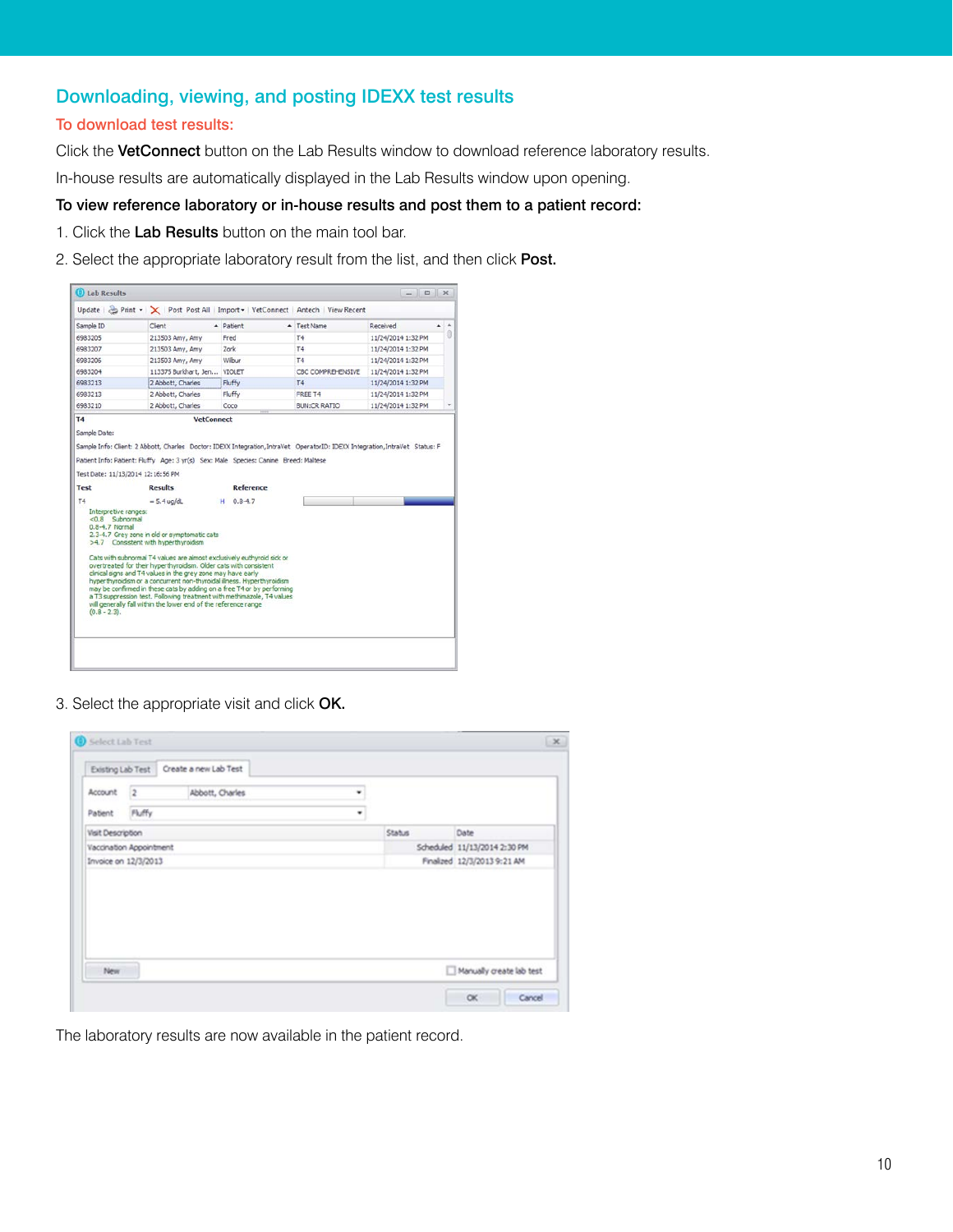# <span id="page-10-0"></span>Viewing IDEXX test results in VetConnect PLUS

VetConnect PLUS provides trending tools and web-based test results from IDEXX Reference Laboratories and the IDEXX VetLab Station.

At this time, IntraVet software does not integrate with VetConnect PLUS. However, you can access all the features and benefits of VetConnect PLUS directly, at [vetconnectplus.com](http://vetconnectplus.com)

To learn more, navigate to the VetConnect PLUS home page or to the IDEXX Learning Center:

[vetconnectplus.com](http://WWW.VetConnectPLUS.com) [idexxlearningcenter.com](http://WWW.IDEXXLearningCenter.com)

## <span id="page-10-1"></span>Contacting support

- IntraVet: 1-800-422-8875
- IDEXX Reference Laboratories and VetConnect PLUS: 1-888-433-9987
- IDEXX VetLab Station: 1-800-248-2483